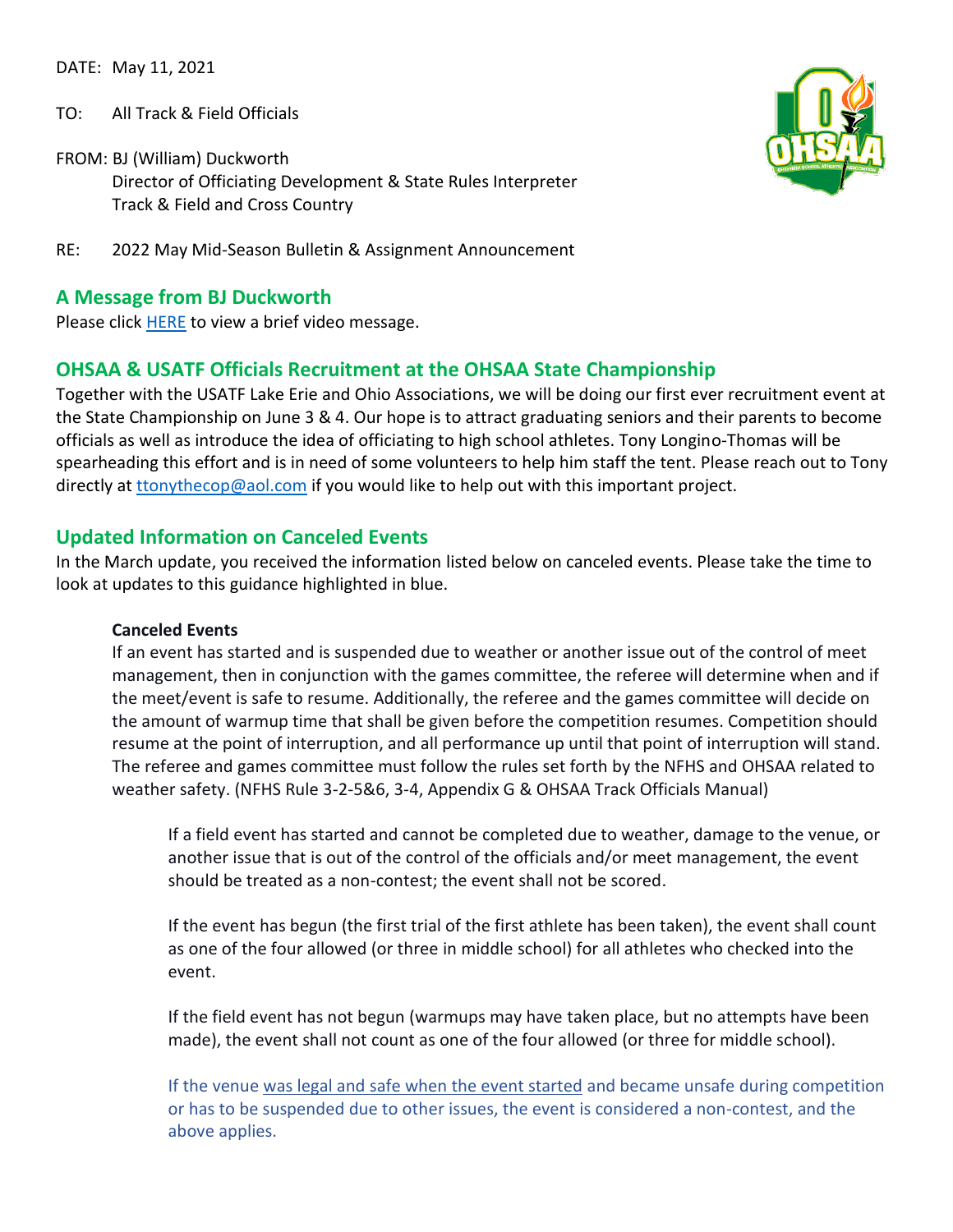## **Undated Information on Headgear, Headbands & Hair Control Devices**

The 2022 OHSAA Track Coaches and Officials Manual includes the below language. Please see the additional notes and interpretations on these topics highlighted in blue.

#### **Additional Headgear Information**

(Page 24 of the 2022 OHSAA Track Coaches and Officials Manual) Inappropriate hats and caps AS DETERMINED BY THE REFEREE are prohibited. EXCEPTIONS – 1) While the referee has the authority to decide what is appropriate, track and field competitors may wear the Navy Watch-Style knit cap. The cap shall not have a bill, but may have a knit ball on top or a tassel or tail provided the tassel or tail is no longer than 1/2 the depth or length of the cap. With referee approval, competitors may also wear a headband with or without ear protectors, provided the headband is designed for the purpose of protecting the head and ears. If in question, the referee will have the final decision regarding whether or not to allow certain types of headgear. 2) Pole vaulters are permitted to wear helmets (safety head gear).

**Notes On Interpretation:** While the above rule does specifically allow certain types of headgear, it does not mean that ONLY that type of headgear can be worn. If the headgear is safe, securely fastened to the head and is not specifically prohibited by the above rule, it would be considered legal. This means that any type of head covering can have a tassel or tail no longer than 1/2 the depth of the head covering.

#### **Hair Control Devices & Headbands**

(Page 24 of the 2022 OHSAA Track Coaches and Officials Manual)

#### **Hair Control Devices**

Hair control devices and/or hair accessories are permitted. Pre-wrap is legal if used to control hair, but not as a headband.

**Note On Interpretation.** While the above-stated rule specifically discusses pre-wrap, the rule does not prohibit other types of headbands or hair control devices, provided they are secured to the head.

Page 33 (Rule 4-3) of the 2022 OHSAA Track & Field Coaches and Officials Manual does have language that directly contradicts what has been stated above. That language is outdated and in error was not updated prior to publishing.

### **Safety Is Our #1 Priority**

As the season has gone on, I have learned of several preventable injuries at meets due to safety practices not being followed by everyone involved. I ask that as you move into conference, district, regional & state tournaments that we all heighten our focus on safety. Make sure you are inspecting venues for safety and working with meet managers to make any needed changes. Please place extra focus on where athletes and spectators are positioned and allowed to be in relation to your event. The overwhelming majority of injuries I have been made aware of could have been prevented if everyone involved had a focus on safety.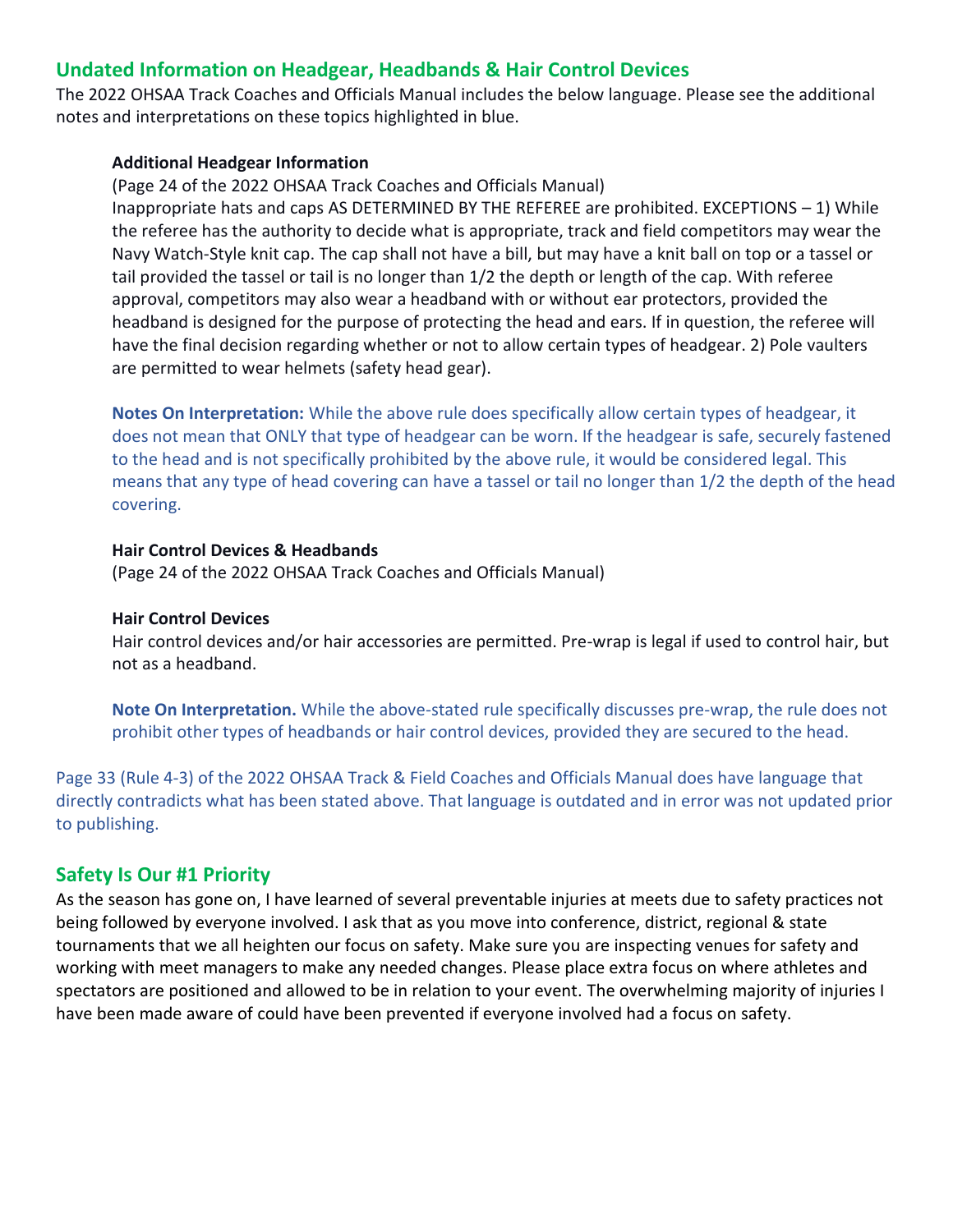## **Virtual Local Meeting Videos Available**

Many of you have asked for the video that was used for the virtual local meetings. While you will not receive credit at this point for viewing the videos, I would like to make them available for those who want them for educational purposes.

[Video One:](https://drive.google.com/file/d/1-fAHDRTFOkM3so49kFjdaGI5R6wYy2kO/view?usp=sharing) Safety in Field Events, Game Reports, Events Not Competed, Common Recording Errors, Checking In & Out of Field Events

[Video Two:](https://drive.google.com/file/d/10UXm6YipErXx_oorsavUsR2MQnlDfziI/view?usp=sharing) Seated Events & History, Weather Awareness & Safety

## **2022 State Middle School Assignments**

**Please join me in congratulating the officials listed below who were selected to officiate the 2022 Middle School State Meet.** With the exception of a few mentors, the officials assigned to this meet did not receive a High School State Meet assignment or one of the nine key positions at the Regional Tournament. They will receive evaluations that will be used for future assignments. Each assigned official will work a primary and secondary position, allowing them to get exposure for evaluation in both capacities.

| <b>Primary Position</b> | <b>Secondary Position</b> | <b>First</b>    | Last          |
|-------------------------|---------------------------|-----------------|---------------|
| Referee                 | Referee                   | Bob             | Mandi         |
| <b>Head Starter</b>     | Shot Put                  | Jeff            | O'Brien       |
| Starter                 | <b>Discus</b>             | Daniel          | Hoover        |
| <b>Head Clerk</b>       | <b>Shot Put</b>           | Andrea          | Susil-William |
| Clerk                   | <b>Discus</b>             | Rusty           | Marcum        |
| Clerk                   | Long Jump                 | Carl            | Volpe         |
| <b>Head Field</b>       | Umpire                    | Stephen         | Frimel        |
| Head High Jump          | Umpire                    | Jennifer        | Stevens       |
| High Jump               | Umpire                    | Julie           | Gauvreau      |
| <b>Head Shot Put</b>    | <b>Head Umpire</b>        | Glen            | Shelley       |
| <b>Shot Put</b>         | Umpire                    | John            | White         |
| Head Long Jump          | Umpire                    | Bob             | Youngblood    |
| Long Jump               | Umpire                    | <b>Brightis</b> | Crump         |
| <b>Head Discus</b>      | Umpire                    | <b>Terry</b>    | Pulley        |
| <b>Discus</b>           | Finish Marshall/Umpire    | Angela          | Freeman       |
| <b>Head Pole Vault</b>  | Umpire                    | Robert          | Koch          |
| Pole Vault              | Umpire                    | John            | Matune        |
| Mentor/Observer         | Mentor/Observer           | Robert          | Kirkpatrick   |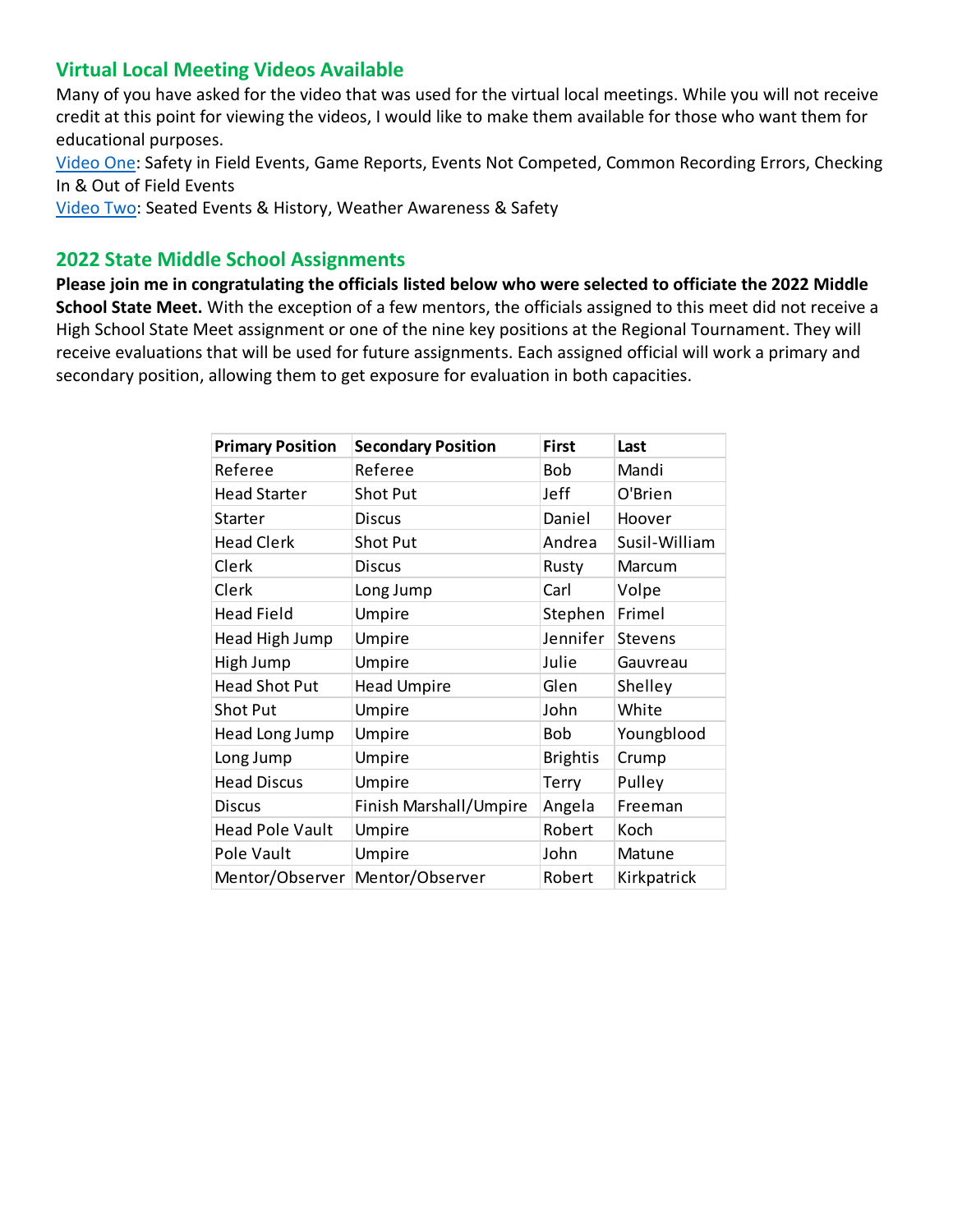# **2022 Regional Assignments**

**Please join me in congratulating the officials listed below who were selected for one of the nine key positions at the Regional Tournaments.** 15% of these officials will be working in a new position or their first time in one of the nine key positions.

| Location                           | Position                   | First    | Last                     | Location                    | Position                                 | <b>First</b> | Last            |
|------------------------------------|----------------------------|----------|--------------------------|-----------------------------|------------------------------------------|--------------|-----------------|
| Youngstown / Austintown            | Referee                    | Ron      | Weaver                   | Chillicothe HS Referee      |                                          | Terri        | Tutt            |
| Youngstown / Austintown Head Clerk |                            | Patricia | Julian                   | Chillicothe HS Head Clerk   |                                          | Gretchen     | Acker           |
| Youngstown / Austintown            | Clerk                      | Anthony  | Longino-Thomas           | Chillicothe HS Clerk        |                                          | Gilbert      | Hartley         |
| Youngstown / Austintown            | Clerk                      | Robert   | Zimny                    | Chillicothe HS Clerk        |                                          | Jason        | <b>Miller</b>   |
| Youngstown / Austintown            | <b>Head Starter Terry</b>  |          | Armstead                 | Chillicothe HS Head Starter |                                          | <b>Mick</b>  | Harris          |
| Youngstown / Austintown            | <b>Starter</b>             | Pete     | Randel                   | Chillicothe HS Starter      |                                          | Stephen      | Lower           |
| Youngstown / Austintown            | <b>Starter</b>             | Robert   | Van Almen                | Chillicothe HS Starter      |                                          | <b>Bruce</b> | <b>Benedict</b> |
| Youngstown / Austintown            | Head Field Ju Thomas       |          | Eaton                    |                             | Chillicothe HS Head Field Judge Phil     |              | <b>Strekal</b>  |
| Youngstown / Austintown            | Head Umpire Ed             |          | Katzman                  | Chillicothe HS Head Umpire  |                                          | Wayne        | Ferne           |
| Findlay                            | Referee                    | Andrew   | <b>Babula</b>            | Piqua                       | Referee                                  | Steve        | Hurley          |
| Findlay                            | Head Clerk                 | William  | Sanford                  | Piqua                       | <b>Head Clerk</b>                        | Elizabeth    | Van Tine        |
| Findlay                            | Clerk                      | Keith    | Madaras                  | Piqua                       | Clerk                                    | Charlie      | Gase            |
| Findlay                            | Clerk                      | Dave     | Miller                   | Piqua                       | Clerk                                    | Nicole       | Grice           |
| Findlay                            | <b>Head Starter Bill</b>   |          | Workman                  | Piqua                       | <b>Head Starter</b>                      | Steve        | Bruns           |
| Findlay                            | Starter                    | James    | Bechtel                  | Piqua                       | Starter                                  | David        | Ahner           |
| Findlay                            | Starter                    | Deborah  | Molnar                   | Piqua                       | Starter                                  | Steve        | Canby           |
| Findlay                            | Head Field Ju David        |          | Madaras                  | Piqua                       | Head Field Judge John (Brent)   Morrison |              |                 |
| Findlay                            | Head Umpire Jim            |          | Dunbar                   | Piqua                       | <b>Head Umpire</b>                       | Richard      | Glink           |
| Pickerington                       | Referee                    | Rob      | Kirkpatrick              | Massillon                   | Referee                                  | Louis        | <b>Brown</b>    |
| Pickerington                       | <b>Head Clerk</b>          | Penny    | Zuber                    | Massillon                   | <b>Head Clerk</b>                        | Elizabeth    | Goerig          |
| Pickerington                       | Clerk                      | Michael  | Galleher                 | Massillon                   | Clerk                                    | Paul         | Weitzel         |
| Pickerington                       | Clerk                      | Tonja    | <b>Stewart</b>           | Massillon                   | Clerk                                    | Howard       | Claflin         |
| Pickerington                       | <b>Head Starter Rick</b>   |          | Campbell                 | Massillon                   | <b>Head Starter</b>                      | Michael      | Raddish         |
| Pickerington                       | <b>Starter</b>             | Lois     | Wright                   | Massillon                   | Starter                                  | Michael      | Joseph          |
| Pickerington                       | <b>Starter</b>             | Doug     | O'Brien                  | Massillon                   | Starter                                  | Charles      | Larsuel         |
| Pickerington                       | Head Field Ju Brian        |          | Hostutler                | Massillon                   | Head Field Judge Joe                     |              | Gilbert         |
| Pickerington                       | Head Umpire Michael        |          | Nissenbaum               | Massillon                   | <b>Head Umpire</b>                       | Larry        | Dellosa         |
| Huber Heights                      | Referee                    | Harold   | Grice                    | Tiffin                      | Referee                                  | Kent         | Lamberson       |
| Huber Heights                      | Head Clerk                 | Amy      | Kramer                   | Tiffin                      | <b>Head Clerk</b>                        | Jamie        | Bialecki        |
| Huber Heights                      | Clerk                      | Eric     | Vonberg                  | Tiffin                      | Clerk                                    | Chris        | Roberts         |
| Huber Heights                      | Clerk                      | Pat      | Marrinan                 | Tiffin                      | Clerk                                    | Dennis       | Sabo            |
| Huber Heights                      | Head Starter Neal          |          | Charske                  | Tiffin                      | <b>Head Starter</b>                      | David        | Hershey         |
| Huber Heights                      | Starter                    | Thomas   | Sharp                    | Tiffin                      | Starter                                  | David        | Miller          |
| <b>Huber Heights</b>               | Starter                    | Jay      | Johnson                  | Tiffin                      | Starter                                  | James        | Hile            |
| Huber Heights                      | Head Field Ju Ronald       |          | Brown                    | Tiffin                      | Head Field Judge   David                 |              | Meuleman        |
| <b>Huber Heights</b>               | Head Umpire Steve          |          | Hurley                   | Tiffin                      | <b>Head Umpire</b>                       | Brandon      | Darling         |
| Youngstown / Austintown Referee    |                            | James    | Fox                      | Chillicothe SE Referee      |                                          | Roger        | Hosler          |
| Youngstown / Austintown Head Clerk |                            | David    | Milkovich                | Chillicothe SE Head Clerk   |                                          | Emily        | Hickerson       |
| Youngstown / Austintown            | <b>Clerk</b>               | Jon      | Hill                     | Chillicothe SE Clerk        |                                          | Carl         | <b>Fisher</b>   |
| Youngstown / Austintown            | Clerk                      | Marcy    | O'Leary                  | Chillicothe SE Clerk        |                                          | Stephen      | Gatsch          |
| Youngstown / Austintown            | <b>Head Starter Thomas</b> |          | Sapp                     | Chillicothe SE Head Starter |                                          | <b>Bill</b>  | Schaller        |
| Youngstown / Austintown Starter    |                            | Ed       | Ridgeway                 | Chillicothe SE Starter      |                                          | William      | Reed            |
| Youngstown / Austintown Starter    |                            |          | Bridgette Longino-Thomas | Chillicothe SE Starter      |                                          | Randy        | <b>Williams</b> |
| Youngstown / Austintown            | Head Field Ju Donald       |          | Groubert                 |                             | Chillicothe SE Head Field Judge Mark     |              | Moore           |
| Youngstown / Austintown            | Head Umpire Ron            |          |                          | Chillicothe SE Head Umpire  |                                          |              | Hecox           |
|                                    | Referee                    | Glen     | Weaver<br>Smith          |                             | Referee                                  | Thane<br>Joe | Graf            |
| Lexington                          |                            |          |                          | Troy                        |                                          |              |                 |
| Lexington                          | <b>Head Clerk</b>          | Philip   | Cloud                    | Troy                        | <b>Head Clerk</b>                        | Krista       | Frimel          |
| Lexington                          | Clerk                      | Don      | Hange                    | Troy                        | Clerk                                    | Michael      | Kleiber         |
| Lexington                          | Clerk                      | Andrew   | Morfier                  | Troy                        | Clerk                                    | Alisa        | Agozzino        |
| Lexington                          | Head Starter Sharon        |          | Wiegand                  | Troy                        | <b>Head Starter</b>                      | William      | Swank           |
| Lexington                          | Starter                    | David    | Spiess                   | Troy                        | Starter                                  | Stephen      | Christ          |
| Lexington                          | Starter                    | Don      | Herman                   | Troy                        | Starter                                  | Darrin       | Shook           |
| Lexington                          | Head Field Ju Diane        |          | McClellan                | Troy                        | Head Field Judge Steve                   |              | Frimel          |
| Lexington                          | Head Umpire Douglas        |          | Gilbert                  | Troy                        | <b>Head Umpire</b>                       | James        | Baumer          |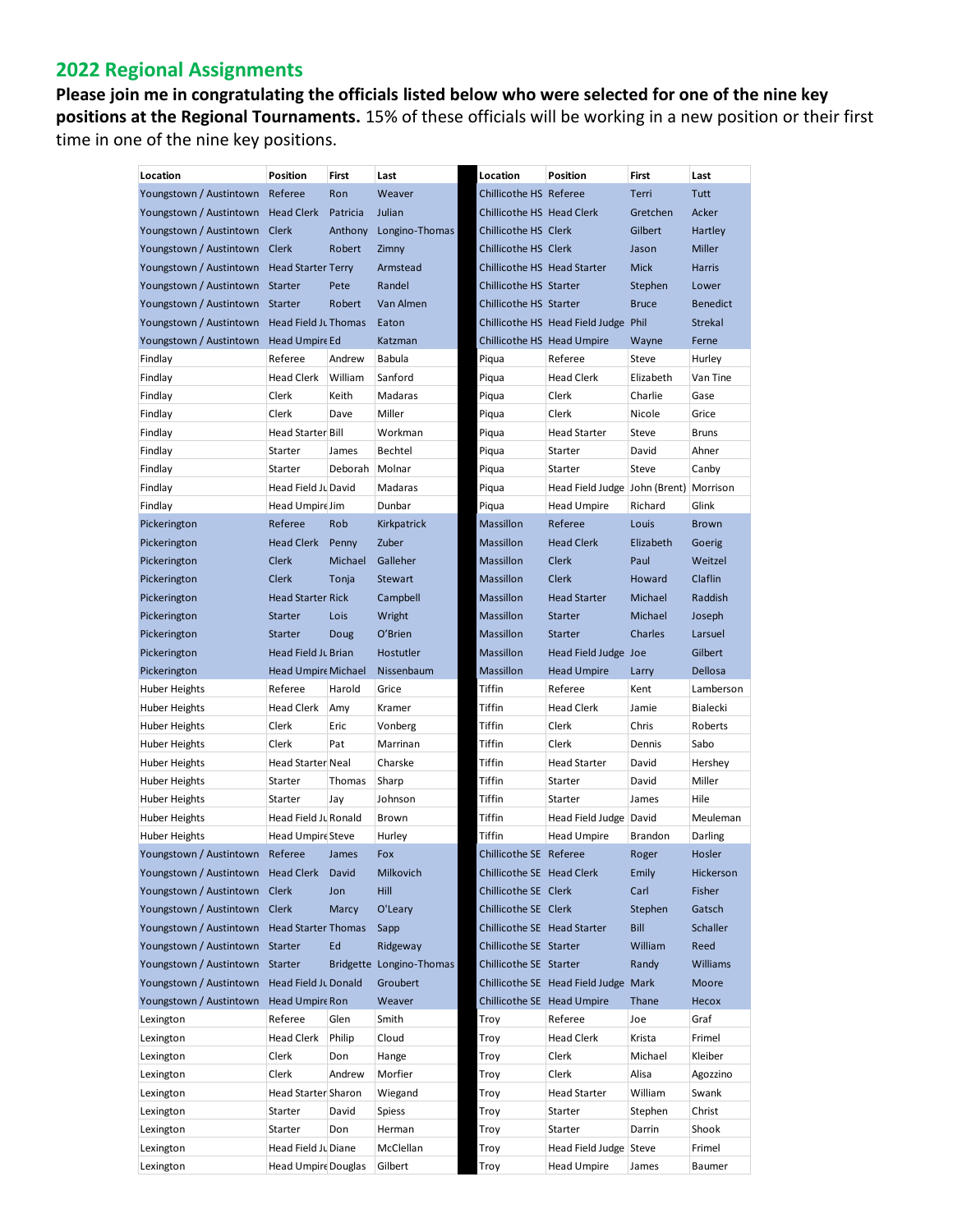# **2022 High School State Meet Assignments**

**Please join me in congratulating the officials listed below who were selected to officiate the 2022 High School State Meet.** 20% of these officials will be working in a new position or their first State Championship assignment. Additionally, the percentage of officials assigned to the meet from each athletic district matches the percentage of total officials from that district (the E & SE are combined for this process).

| <b>FIRST</b>         | <b>LAST</b>     | <b>POSITION</b>              | <b>District</b> | <b>FIRST</b>   | <b>LAST</b>       | <b>POSITION</b>                 | <b>District</b> |
|----------------------|-----------------|------------------------------|-----------------|----------------|-------------------|---------------------------------|-----------------|
| Penny                | Zuber           | <b>Head Clerk</b>            | $\mathsf{C}$    | Jim            | Fox               | Division 1 Referee              | <b>NE</b>       |
| Jamie                | <b>Bialecki</b> | <b>Clerk</b>                 | <b>NW</b>       | <b>Steve</b>   | Hurley            | Division 2 Referee              | SW              |
| Tony                 | Mollica         | <b>Clerk</b>                 | <b>SE</b>       | Roger          | Hosler            | Division 3 Referee              | <b>SE</b>       |
| Pat                  | Marrinan        | <b>Clerk</b>                 | SW              | Terri          | Tutt              | <b>Seated Division Referee</b>  | <b>SE</b>       |
| Gretchen             | Acker           | <b>Clerk</b>                 | <b>SE</b>       | Dave           | Meuleman          | Head Field Judge (Throwing)     | <b>NW</b>       |
| <b>Bruce</b>         | <b>Benedict</b> | <b>Head Starter</b>          | $\mathsf{C}$    | Lou            | <b>Brown</b>      | Head Field Judge (Jumping)      | <b>NE</b>       |
| Deborah              | Molnar          | <b>Starter</b>               | <b>NE</b>       | Robert         | Hodgson           | <b>Head Discus Official</b>     | <b>NE</b>       |
| Steven               | Canby           | <b>Starter</b>               | SW              | Jason          |                   | Throckmorton Discus Offical     | <b>SE</b>       |
| Sharon               | Wiegand         | <b>Announcer For Starts</b>  | <b>NW</b>       | Troy           | Lewis             | <b>Discus Offical</b>           | <b>NE</b>       |
| Harold               | Grice           | <b>Head Umpire</b>           | SW              | Michael        | Beam              | <b>Discus Offical</b>           | E               |
| Doug                 | Gilbert         | <b>Assistant Head Umpire</b> | <b>NE</b>       | Sue            | Roth              | <b>Discus Offical</b>           | <b>NW</b>       |
| <b>Mike</b>          |                 | Nissenbaum Zone A Chief      | C               | Gary           | Muckenthaler      | <b>Head Shot Put Official</b>   | <b>NW</b>       |
| <b>Brandon</b>       | Darling         | Zone B Chief                 | <b>NW</b>       | Lori           | Graves            | <b>Shot Put Official</b>        | <b>SE</b>       |
| Wayne                | Ferne           | Zone C Chief                 | <b>NE</b>       | Dan            | Sabo              | <b>Shot Put Official</b>        | <b>NW</b>       |
| Ron                  | Weaver          | Zone D Chief                 | <b>NE</b>       | <b>Bernard</b> | Zircher           | <b>Shot Put Official</b>        | SW              |
| <b>Nicholas</b>      | Molnar          | <b>Umpire</b>                | <b>NE</b>       | Bill           | Swank             | <b>Head Pole Vault Official</b> | <b>NW</b>       |
| <b>Barbara</b>       | Hunter          | <b>Umpire</b>                | <b>NE</b>       | Neal           | Charske           | Pole Vault Official             | SW              |
| Sharon               | Hikade          | <b>Umpire</b>                | <b>NE</b>       | Joe            | Gilbert           | Pole Vault Official             | <b>NE</b>       |
| Larry                | Dellosa         | <b>Umpire</b>                | <b>NE</b>       | Cynthia        | Hotaling          | Pole Vault Official             | <b>NW</b>       |
| Donald               | Groubert        | <b>Umpire</b>                | <b>NE</b>       | Marty          | Dahlman           | Pole Vault Official             | C               |
| Kent                 | Lamberson       | <b>Umpire</b>                | <b>NW</b>       | Jay            | Salvage           | Pole Vault Official             | <b>NW</b>       |
| Karen                | McKeehan        | <b>Umpire</b>                | <b>NE</b>       | Renay          | Choma             | Pole Vault Official             | <b>NE</b>       |
| David                | Milkovich       | <b>Umpire</b>                | <b>NE</b>       | Margie         | lagulli           | Head High Jump Official         | <b>NE</b>       |
| David                | <b>Richards</b> | <b>Umpire</b>                | <b>NE</b>       | Ken            | Prince            | <b>High Jump Official</b>       | <b>NE</b>       |
| Lois                 | Wright          | <b>Umpire</b>                | E               | Kip            | Kinn              | High Jump Official              | <b>NW</b>       |
| David                | Ahner           | <b>Umpire</b>                | SW              | Andy           | <b>Babula</b>     | Head Long Jump Official         | <b>NW</b>       |
| Gail                 | <b>Bowers</b>   | <b>Umpire</b>                | <b>NE</b>       | Susan          | Williams          | Long Jump Official              | SW              |
| Phillip              | Cloud           | <b>Umpire</b>                | <b>NW</b>       | Paul           | Hollern           | Long Jump Official              | C               |
| Chelsea              | Cummings        | <b>Umpire</b>                | SW              | Les            | Chih              | Long Jump Official              | $\overline{C}$  |
| Robert               | Zimny           | <b>Umpire</b>                | <b>NE</b>       | Andris         | <b>Baltputnis</b> | Announcer                       | <b>NE</b>       |
| Kristohpher Marshall |                 | <b>Umpire</b>                | SW              | Dennis         | Sabo              | Announcer                       | <b>NW</b>       |
| Tyrone               | <b>Morris</b>   | <b>Umpire</b>                | <b>NE</b>       | <b>Rick</b>    | Campbell          | Observer/Evaluater              | C               |
| <b>Robert</b>        | Kirkpatrick     | <b>Umpire</b>                | C               | Andy           | Cox               | Games Committee / Coach         |                 |
| Doug                 | O'Brien         | <b>Umpire</b>                | Ć               |                | Anjanette Whitman | Games Committee / Coach         |                 |
| Ed                   | Katzman         | Umpire / Finish Marshall NE  |                 |                |                   |                                 |                 |

# **OT&F&CCOA 2023 Award Nominations**

Each year, the Ohio Track & Field and Cross County Officials Association awards the Joe Lenge Service Award, the Fredrick Cope Award and several Contributor Awards. For more information on who qualifies for each award or to nominate someone, please visit <https://otfccoa.wixsite.com/ohiotrackofficials/forms> and click on the picture next to the award description.

While it is common for secretaries to send nominations in on behalf of their association; **anyone** may nominate someone who qualifies for the awards. Nominations for these awards are due by August 1, 2022